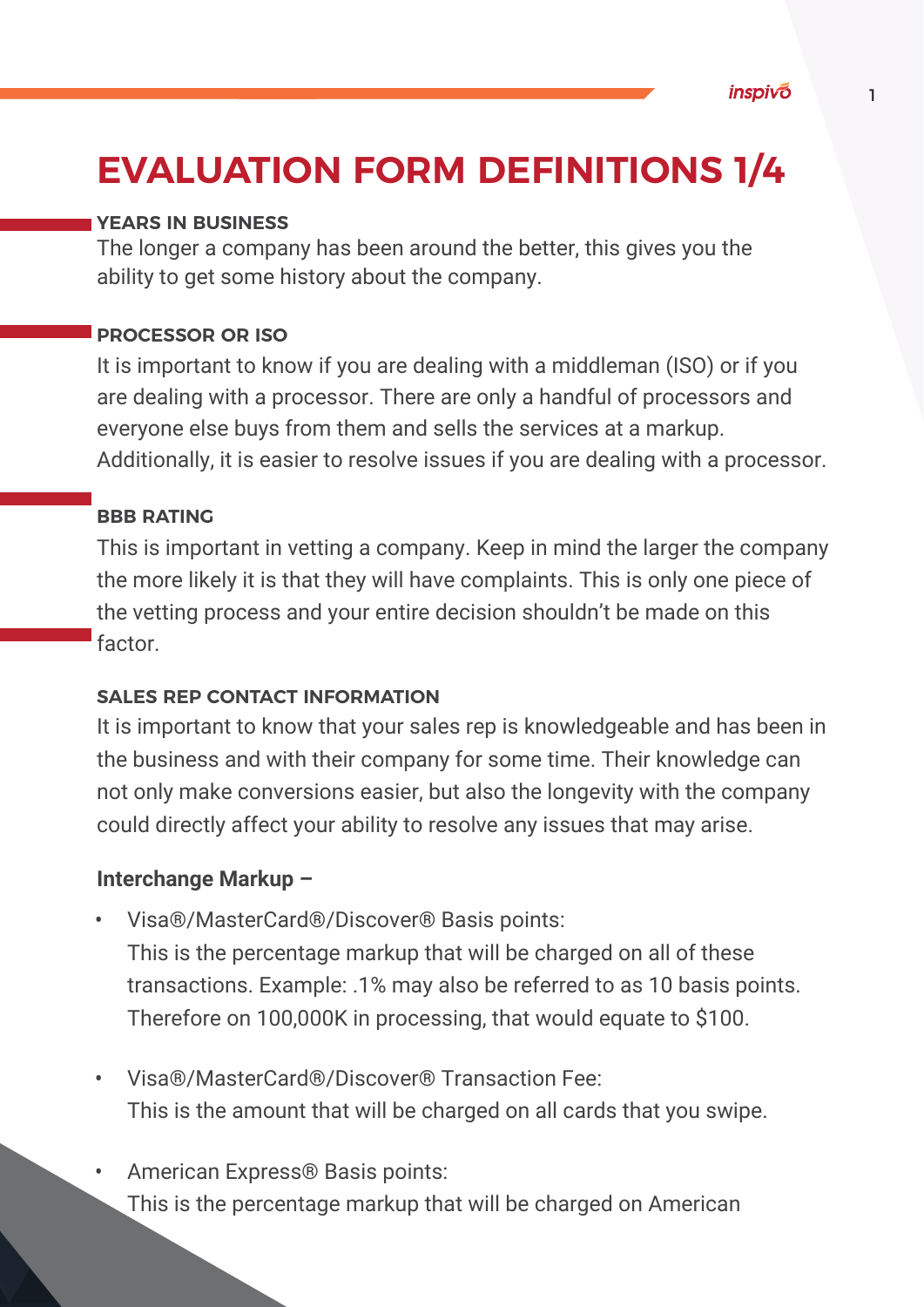#### 2 *inspivo*

# **EVALUATION FORM DEFINITIONS 2/4**

- Express transactions. American Express Transaction fee: This is the amount that will charged on all American Express swipes.
- Pin Debit Basis Points: This is the percentage that will be charged on pin debit sales, where the customer enters their pin number into the machine.
- Pin Debit Transaction Fee: This is the amount that will be billed on all pin debit transactions.

# **Setup Fees –**

- Application Fee Fee charged to process your application. Should be \$0
- Reprogramming Fee Fee to reprogram an existing terminal. Should be  $$0$
- Setup Fee Fee charged to setup your account. Should be \$0
- Other Setup Fees These are any other fees they are charging to setup your account.

# **Monthly Fees –**

- Monthly Statement Fee Monthly fee to send you a paper statement
- Monthly PCI Fee- A fee for PCI compliance, some companies may charge an annual fee
- Monthly Service Charge This can be miscellaneous type of charge to have your account
- Other Monthly Fees These would be other monthly fees not disclosed elsewhere

# **ANNUAL FEES**

- Annual Fee This is typically a once year fee charged for various reasons.
- Annual PCI Fee This is a fee that is charged to cover PCI compliance
- Other Annual Fees These would be any other fees not disclosed elsewhere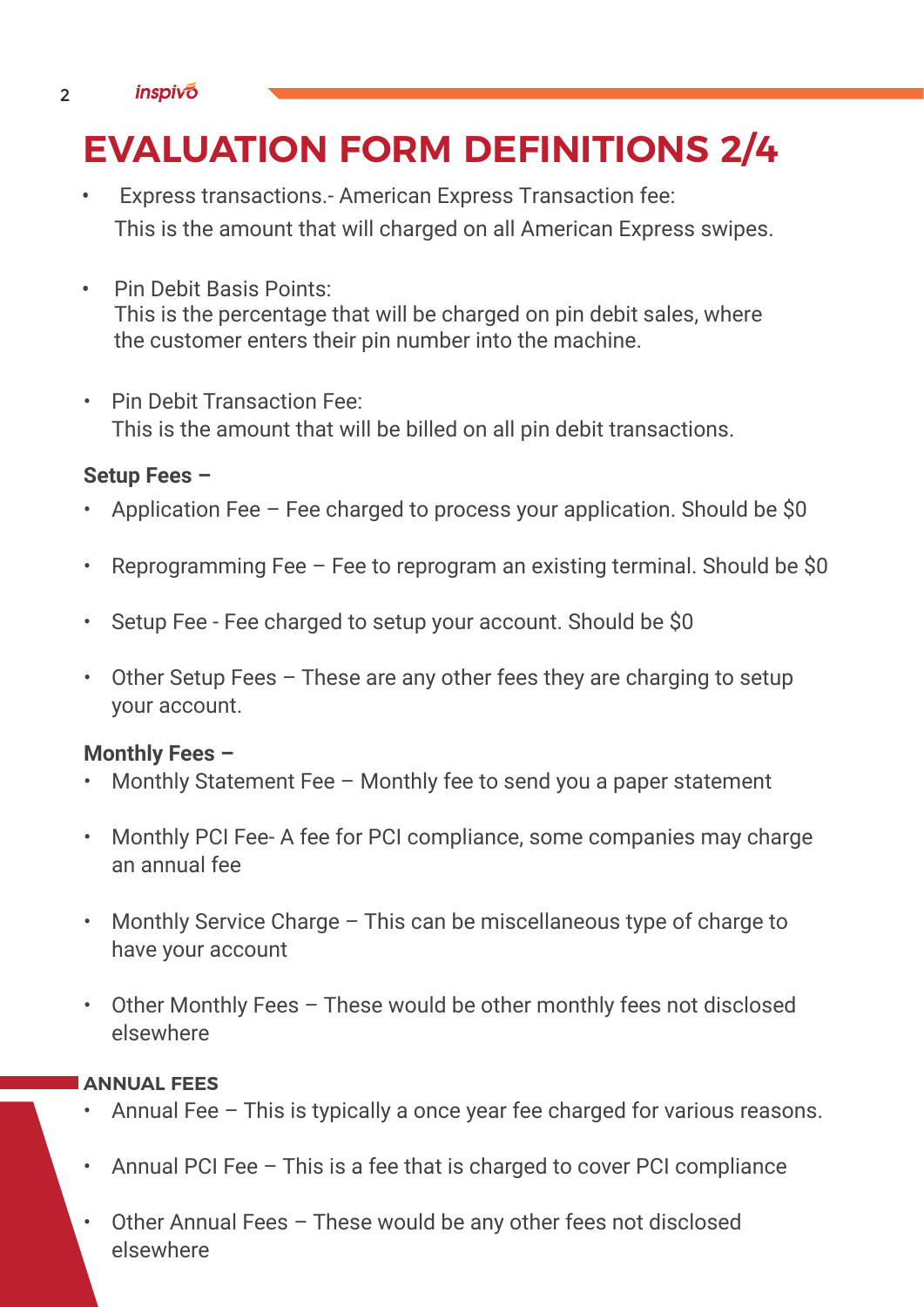# **EVALUATION FORM DEFINITIONS 3/4**

### **INCIDENTAL FEES**

- Batch Fee Fee charged each time you transmit a batch, usually at the end of the day.
- Retrieval Fee Fee charged to retrieve a transaction for the merchant
- AVS Fee Fee charged each time you verify the address for a cardholder. (Very common for online transactions or gas stations that have fuel dispensers)
- Chargeback Fee Fee charged to process a dispute
- Voice Authorization Fee Fee charged when the merchants verifies a transaction by calling the payment company.
- ACH Reject Fee Similar to an NSF that is charged if the payment company tries to draft your account and it is rejected.

# **EQUIPMENT**

- Equipment Purchase/Lease Amount Purchasing is preferred, with leases it is recommended to confirm the term of the lease, such as 36 or 48 months. Also, it is recommended to do an online search and see what the equipment sales for online.
- Most times you can't cancel the lease and may be stuck with the payment even if you close your business.
- Equipment Type This would be the make and model of the equipment.
- Monthly Equipment Fees (SAAS) These fees would include any type of additional fee that you have to pay monthly outside of processing that is related to equipment.
- Annual Equipment Fees These are typically bogus fees that are charged